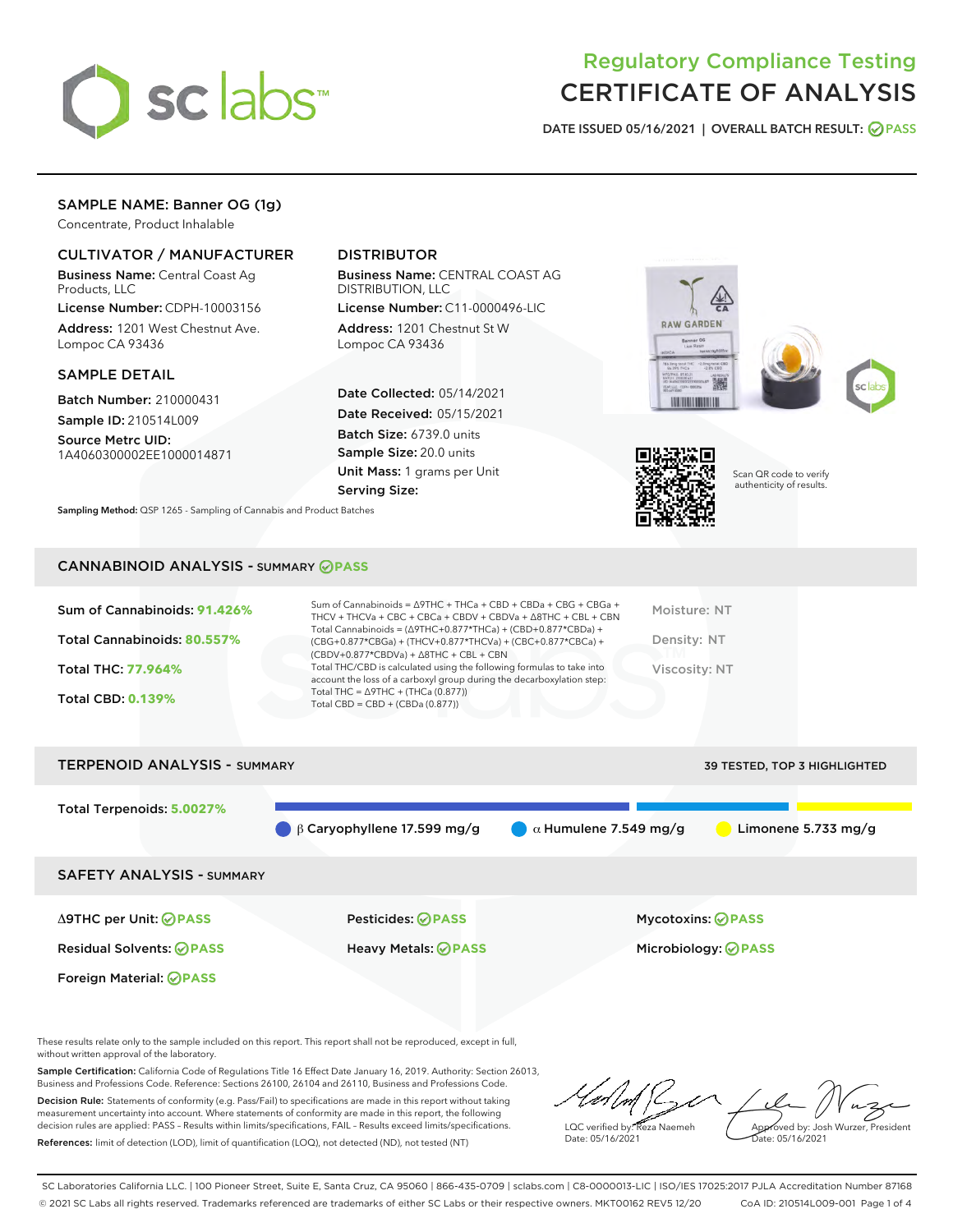



BANNER OG (1G) | DATE ISSUED 05/16/2021 | OVERALL BATCH RESULT: @ PASS

#### CANNABINOID TEST RESULTS - 05/15/2021 2 PASS

Tested by high-performance liquid chromatography with diode-array detection (HPLC-DAD). **Method:** QSP 1157 - Analysis of Cannabinoids by HPLC-DAD

#### TOTAL CANNABINOIDS: **80.557%**

Total Cannabinoids (Total THC) + (Total CBD) + (Total CBG) + (Total THCV) + (Total CBC) + (Total CBDV) + ∆8THC + CBL + CBN

TOTAL THC: **77.964%** Total THC (∆9THC+0.877\*THCa)

TOTAL CBD: **0.139%**

Total CBD (CBD+0.877\*CBDa)

TOTAL CBG: 1.61% Total CBG (CBG+0.877\*CBGa)

TOTAL THCV: 0.383% Total THCV (THCV+0.877\*THCVa)

TOTAL CBC: 0.461% Total CBC (CBC+0.877\*CBCa)

TOTAL CBDV: ND Total CBDV (CBDV+0.877\*CBDVa)

| <b>COMPOUND</b>  | LOD/LOQ<br>(mg/g)          | <b>MEASUREMENT</b><br><b>UNCERTAINTY</b><br>(mg/g) | <b>RESULT</b><br>(mg/g) | <b>RESULT</b><br>(%) |
|------------------|----------------------------|----------------------------------------------------|-------------------------|----------------------|
| <b>THCa</b>      | 0.05/0.14                  | ±22.024                                            | 856.98                  | 85.698               |
| <b>A9THC</b>     | 0.06 / 0.26                | ±0.966                                             | 28.07                   | 2.807                |
| <b>CBGa</b>      | 0.1 / 0.2                  | ±0.82                                              | 15.8                    | 1.58                 |
| <b>CBCa</b>      | 0.07/0.28                  | ±0.257                                             | 5.26                    | 0.526                |
| <b>THCVa</b>     | 0.07/0.20                  | ±0.208                                             | 4.37                    | 0.437                |
| <b>CBG</b>       | 0.06/0.19                  | ±0.087                                             | 2.20                    | 0.220                |
| <b>CBDa</b>      | 0.02/0.19                  | ±0.046                                             | 1.58                    | 0.158                |
| <b>CBC</b>       | 0.2 / 0.5                  | N/A                                                | $<$ LOQ                 | $<$ LOQ              |
| $\triangle$ 8THC | 0.1/0.4                    | N/A                                                | <b>ND</b>               | <b>ND</b>            |
| <b>THCV</b>      | 0.1/0.2                    | N/A                                                | <b>ND</b>               | <b>ND</b>            |
| <b>CBD</b>       | 0.07/0.29                  | N/A                                                | <b>ND</b>               | <b>ND</b>            |
| <b>CBDV</b>      | 0.04 / 0.15                | N/A                                                | <b>ND</b>               | <b>ND</b>            |
| <b>CBDVa</b>     | 0.03/0.53                  | N/A                                                | <b>ND</b>               | <b>ND</b>            |
| <b>CBL</b>       | 0.06 / 0.24                | N/A                                                | <b>ND</b>               | <b>ND</b>            |
| <b>CBN</b>       | 0.1/0.3                    | N/A                                                | <b>ND</b>               | <b>ND</b>            |
|                  | <b>SUM OF CANNABINOIDS</b> |                                                    | 914.26 mg/g             | 91.426%              |

#### **UNIT MASS: 1 grams per Unit**

| ∆9THC per Unit                        | 1120 per-package limit | 28.07 mg/unit<br><b>PASS</b> |
|---------------------------------------|------------------------|------------------------------|
| <b>Total THC per Unit</b>             |                        | 779.64 mg/unit               |
| <b>CBD per Unit</b>                   |                        | <b>ND</b>                    |
| <b>Total CBD per Unit</b>             |                        | $1.39$ mg/unit               |
| Sum of Cannabinoids<br>per Unit       |                        | 914.26 mg/unit               |
| <b>Total Cannabinoids</b><br>per Unit |                        | 805.57 mg/unit               |
| <b>MOISTURE TEST RESULT</b>           | DENSITY TEST RESULT    | <b>VISCOSITY TEST RESULT</b> |

Not Tested

Not Tested

Not Tested

#### TERPENOID TEST RESULTS - 05/16/2021

Terpene analysis utilizing gas chromatography-flame ionization detection (GC-FID). **Method:** QSP 1192 - Analysis of Terpenoids by GC-FID

| <b>COMPOUND</b>         | LOD/LOQ<br>(mg/g) | <b>MEASUREMENT</b><br><b>UNCERTAINTY</b><br>(mg/g) | <b>RESULT</b><br>(mg/g)                         | <b>RESULT</b><br>(%) |
|-------------------------|-------------------|----------------------------------------------------|-------------------------------------------------|----------------------|
| $\beta$ Caryophyllene   | 0.004 / 0.012     | ±0.6265                                            | 17.599                                          | 1.7599               |
| $\alpha$ Humulene       | 0.009 / 0.029     | ±0.2423                                            | 7.549                                           | 0.7549               |
| Limonene                | 0.005 / 0.016     | ±0.0820                                            | 5.733                                           | 0.5733               |
| Linalool                | 0.009 / 0.032     | ±0.1702                                            | 4.479                                           | 0.4479               |
| trans-ß-Farnesene       | 0.008 / 0.025     | ±0.1299                                            | 3.658                                           | 0.3658               |
| <b>Myrcene</b>          | 0.008 / 0.025     | ±0.0403                                            | 3.127                                           | 0.3127               |
| Terpinolene             | 0.008 / 0.026     | ±0.0639                                            | 3.115                                           | 0.3115               |
| <b>Terpineol</b>        | 0.016 / 0.055     | ±0.0631                                            | 1.028                                           | 0.1028               |
| Nerolidol               | 0.009 / 0.028     | ±0.0596                                            | 0.948                                           | 0.0948               |
| Fenchol                 | 0.010 / 0.034     | ±0.0339                                            | 0.876                                           | 0.0876               |
| $\beta$ Pinene          | 0.004 / 0.014     | ±0.0066                                            | 0.570                                           | 0.0570               |
| Caryophyllene<br>Oxide  | 0.010 / 0.033     | ±0.0106                                            | 0.230                                           | 0.0230               |
| <b>Borneol</b>          | 0.005 / 0.016     | ±0.0093                                            | 0.221                                           | 0.0221               |
| $\alpha$ Pinene         | 0.005 / 0.017     | ±0.0018                                            | 0.204                                           | 0.0204               |
| Fenchone                | 0.009 / 0.028     | ±0.0031                                            | 0.105                                           | 0.0105               |
| Ocimene                 | 0.011 / 0.038     | ±0.0033                                            | 0.104                                           | 0.0104               |
| Geraniol                | 0.002 / 0.007     | ±0.0033                                            | 0.074                                           | 0.0074               |
| $\alpha$ Phellandrene   | 0.006 / 0.020     | ±0.0009                                            | 0.063                                           | 0.0063               |
| Camphene                | 0.005 / 0.015     | ±0.0006                                            | 0.055                                           | 0.0055               |
| <b>Geranyl Acetate</b>  | 0.004 / 0.014     | ±0.0022                                            | 0.053                                           | 0.0053               |
| $\alpha$ Terpinene      | 0.005 / 0.017     | ±0.0008                                            | 0.052                                           | 0.0052               |
| 3 Carene                | 0.005 / 0.018     | ±0.0007                                            | 0.047                                           | 0.0047               |
| Guaiol                  | 0.009 / 0.030     | ±0.0020                                            | 0.042                                           | 0.0042               |
| Sabinene Hydrate        | 0.006 / 0.022     | ±0.0015                                            | 0.040                                           | 0.0040               |
| $\gamma$ Terpinene      | 0.006 / 0.018     | ±0.0006                                            | 0.037                                           | 0.0037               |
| Nerol                   | 0.003 / 0.011     | ±0.0008                                            | 0.018                                           | 0.0018               |
| Sabinene                | 0.004 / 0.014     | N/A                                                | <loq< th=""><th><loq< th=""></loq<></th></loq<> | <loq< th=""></loq<>  |
| Citronellol             | 0.003 / 0.010     | N/A                                                | <loq< th=""><th><loq< th=""></loq<></th></loq<> | <loq< th=""></loq<>  |
| p-Cymene                | 0.005 / 0.016     | N/A                                                | ND                                              | <b>ND</b>            |
| Eucalyptol              | 0.006 / 0.018     | N/A                                                | <b>ND</b>                                       | ND                   |
| (-)-Isopulegol          | 0.005 / 0.016     | N/A                                                | ND                                              | ND                   |
| Camphor                 | 0.006 / 0.019     | N/A                                                | <b>ND</b>                                       | <b>ND</b>            |
| Isoborneol              | 0.004 / 0.012     | N/A                                                | <b>ND</b>                                       | <b>ND</b>            |
| Menthol                 | 0.008 / 0.025     | N/A                                                | ND                                              | <b>ND</b>            |
| R-(+)-Pulegone          | 0.003 / 0.011     | N/A                                                | ND                                              | ND                   |
| $\alpha$ Cedrene        | 0.005 / 0.016     | N/A                                                | <b>ND</b>                                       | ND                   |
| Valencene               | 0.009 / 0.030     | N/A                                                | ND                                              | <b>ND</b>            |
| Cedrol                  | 0.008 / 0.027     | N/A                                                | <b>ND</b>                                       | ND                   |
| $\alpha$ Bisabolol      | 0.008 / 0.026     | N/A                                                | <b>ND</b>                                       | ND                   |
| <b>TOTAL TERPENOIDS</b> |                   | 50.027 mg/g                                        | 5.0027%                                         |                      |

SC Laboratories California LLC. | 100 Pioneer Street, Suite E, Santa Cruz, CA 95060 | 866-435-0709 | sclabs.com | C8-0000013-LIC | ISO/IES 17025:2017 PJLA Accreditation Number 87168 © 2021 SC Labs all rights reserved. Trademarks referenced are trademarks of either SC Labs or their respective owners. MKT00162 REV5 12/20 CoA ID: 210514L009-001 Page 2 of 4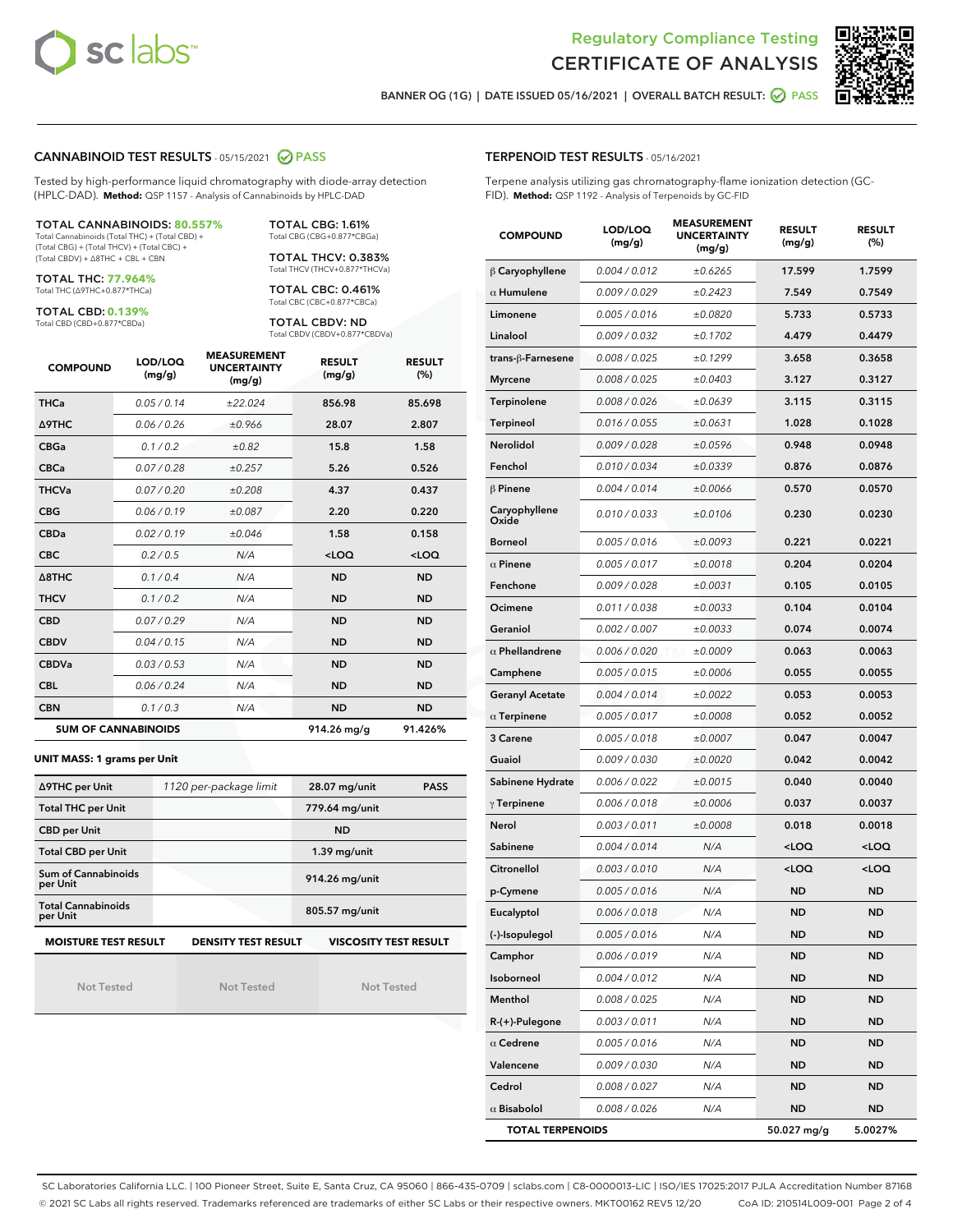



BANNER OG (1G) | DATE ISSUED 05/16/2021 | OVERALL BATCH RESULT:  $\bigotimes$  PASS

## CATEGORY 1 PESTICIDE TEST RESULTS - 05/16/2021 2 PASS

Pesticide and plant growth regulator analysis utilizing high-performance liquid chromatography-mass spectrometry (HPLC-MS) or gas chromatography-mass spectrometry (GC-MS). \*GC-MS utilized where indicated. **Method:** QSP 1212 - Analysis of Pesticides and Mycotoxins by LC-MS or QSP 1213 - Analysis of Pesticides by GC-MS

| 0.03 / 0.08<br><b>ND</b><br>Aldicarb<br>$\ge$ LOD<br>N/A<br><b>PASS</b><br>Carbofuran<br>0.02 / 0.05<br>N/A<br><b>ND</b><br><b>PASS</b><br>$\geq$ LOD<br>Chlordane*<br>0.03 / 0.08<br>N/A<br><b>ND</b><br><b>PASS</b><br>$\geq$ LOD<br>Chlorfenapyr*<br>0.03/0.10<br>N/A<br><b>ND</b><br><b>PASS</b><br>$\geq$ LOD<br>N/A<br><b>ND</b><br><b>PASS</b><br>Chlorpyrifos<br>0.02 / 0.06<br>$\ge$ LOD<br>0.02 / 0.07<br>N/A<br><b>ND</b><br><b>PASS</b><br>Coumaphos<br>$\ge$ LOD<br>Daminozide<br>0.02 / 0.07<br>$\ge$ LOD<br>N/A<br><b>ND</b><br><b>PASS</b><br><b>DDVP</b><br>0.03/0.09<br>$\ge$ LOD<br>N/A<br><b>ND</b><br><b>PASS</b><br>(Dichlorvos)<br><b>Dimethoate</b><br>0.03 / 0.08<br><b>PASS</b><br>$\ge$ LOD<br>N/A<br><b>ND</b><br>0.03/0.10<br>N/A<br><b>ND</b><br><b>PASS</b><br>Ethoprop(hos)<br>$\ge$ LOD<br>0.02/0.06<br>N/A<br><b>ND</b><br><b>PASS</b><br>Etofenprox<br>$>$ LOD<br>0.03 / 0.08<br><b>ND</b><br><b>PASS</b><br>Fenoxycarb<br>$\ge$ LOD<br>N/A<br>0.03 / 0.08<br>$\ge$ LOD<br>N/A<br><b>ND</b><br><b>PASS</b><br>Fipronil<br>Imazalil<br>0.02 / 0.06<br>N/A<br><b>ND</b><br>$>$ LOD<br><b>PASS</b><br><b>Methiocarb</b><br>0.02 / 0.07<br>$\ge$ LOD<br>N/A<br><b>ND</b><br><b>PASS</b><br>Methyl<br>0.03/0.10<br>N/A<br><b>ND</b><br>$\ge$ LOD<br><b>PASS</b><br>parathion<br><b>Mevinphos</b><br>0.03/0.09<br>$>$ LOD<br>N/A<br><b>ND</b><br><b>PASS</b><br>Paclobutrazol<br>0.02 / 0.05<br>N/A<br><b>ND</b><br><b>PASS</b><br>$\ge$ LOD<br>0.03/0.09<br>$\ge$ LOD<br>N/A<br><b>ND</b><br><b>PASS</b><br>Propoxur<br>0.03 / 0.08<br>$\ge$ LOD<br>N/A<br><b>ND</b><br><b>PASS</b><br>Spiroxamine<br>0.03/0.10<br><b>Thiacloprid</b><br>$\ge$ LOD<br>N/A<br><b>ND</b><br><b>PASS</b> | <b>COMPOUND</b> | LOD/LOQ<br>$(\mu g/g)$ | <b>ACTION</b><br><b>LIMIT</b><br>$(\mu g/g)$ | <b>MEASUREMENT</b><br><b>UNCERTAINTY</b><br>$(\mu g/g)$ | <b>RESULT</b><br>$(\mu g/g)$ | <b>RESULT</b> |
|---------------------------------------------------------------------------------------------------------------------------------------------------------------------------------------------------------------------------------------------------------------------------------------------------------------------------------------------------------------------------------------------------------------------------------------------------------------------------------------------------------------------------------------------------------------------------------------------------------------------------------------------------------------------------------------------------------------------------------------------------------------------------------------------------------------------------------------------------------------------------------------------------------------------------------------------------------------------------------------------------------------------------------------------------------------------------------------------------------------------------------------------------------------------------------------------------------------------------------------------------------------------------------------------------------------------------------------------------------------------------------------------------------------------------------------------------------------------------------------------------------------------------------------------------------------------------------------------------------------------------------------------------------------------------------------------------------------------|-----------------|------------------------|----------------------------------------------|---------------------------------------------------------|------------------------------|---------------|
|                                                                                                                                                                                                                                                                                                                                                                                                                                                                                                                                                                                                                                                                                                                                                                                                                                                                                                                                                                                                                                                                                                                                                                                                                                                                                                                                                                                                                                                                                                                                                                                                                                                                                                                     |                 |                        |                                              |                                                         |                              |               |
|                                                                                                                                                                                                                                                                                                                                                                                                                                                                                                                                                                                                                                                                                                                                                                                                                                                                                                                                                                                                                                                                                                                                                                                                                                                                                                                                                                                                                                                                                                                                                                                                                                                                                                                     |                 |                        |                                              |                                                         |                              |               |
|                                                                                                                                                                                                                                                                                                                                                                                                                                                                                                                                                                                                                                                                                                                                                                                                                                                                                                                                                                                                                                                                                                                                                                                                                                                                                                                                                                                                                                                                                                                                                                                                                                                                                                                     |                 |                        |                                              |                                                         |                              |               |
|                                                                                                                                                                                                                                                                                                                                                                                                                                                                                                                                                                                                                                                                                                                                                                                                                                                                                                                                                                                                                                                                                                                                                                                                                                                                                                                                                                                                                                                                                                                                                                                                                                                                                                                     |                 |                        |                                              |                                                         |                              |               |
|                                                                                                                                                                                                                                                                                                                                                                                                                                                                                                                                                                                                                                                                                                                                                                                                                                                                                                                                                                                                                                                                                                                                                                                                                                                                                                                                                                                                                                                                                                                                                                                                                                                                                                                     |                 |                        |                                              |                                                         |                              |               |
|                                                                                                                                                                                                                                                                                                                                                                                                                                                                                                                                                                                                                                                                                                                                                                                                                                                                                                                                                                                                                                                                                                                                                                                                                                                                                                                                                                                                                                                                                                                                                                                                                                                                                                                     |                 |                        |                                              |                                                         |                              |               |
|                                                                                                                                                                                                                                                                                                                                                                                                                                                                                                                                                                                                                                                                                                                                                                                                                                                                                                                                                                                                                                                                                                                                                                                                                                                                                                                                                                                                                                                                                                                                                                                                                                                                                                                     |                 |                        |                                              |                                                         |                              |               |
|                                                                                                                                                                                                                                                                                                                                                                                                                                                                                                                                                                                                                                                                                                                                                                                                                                                                                                                                                                                                                                                                                                                                                                                                                                                                                                                                                                                                                                                                                                                                                                                                                                                                                                                     |                 |                        |                                              |                                                         |                              |               |
|                                                                                                                                                                                                                                                                                                                                                                                                                                                                                                                                                                                                                                                                                                                                                                                                                                                                                                                                                                                                                                                                                                                                                                                                                                                                                                                                                                                                                                                                                                                                                                                                                                                                                                                     |                 |                        |                                              |                                                         |                              |               |
|                                                                                                                                                                                                                                                                                                                                                                                                                                                                                                                                                                                                                                                                                                                                                                                                                                                                                                                                                                                                                                                                                                                                                                                                                                                                                                                                                                                                                                                                                                                                                                                                                                                                                                                     |                 |                        |                                              |                                                         |                              |               |
|                                                                                                                                                                                                                                                                                                                                                                                                                                                                                                                                                                                                                                                                                                                                                                                                                                                                                                                                                                                                                                                                                                                                                                                                                                                                                                                                                                                                                                                                                                                                                                                                                                                                                                                     |                 |                        |                                              |                                                         |                              |               |
|                                                                                                                                                                                                                                                                                                                                                                                                                                                                                                                                                                                                                                                                                                                                                                                                                                                                                                                                                                                                                                                                                                                                                                                                                                                                                                                                                                                                                                                                                                                                                                                                                                                                                                                     |                 |                        |                                              |                                                         |                              |               |
|                                                                                                                                                                                                                                                                                                                                                                                                                                                                                                                                                                                                                                                                                                                                                                                                                                                                                                                                                                                                                                                                                                                                                                                                                                                                                                                                                                                                                                                                                                                                                                                                                                                                                                                     |                 |                        |                                              |                                                         |                              |               |
|                                                                                                                                                                                                                                                                                                                                                                                                                                                                                                                                                                                                                                                                                                                                                                                                                                                                                                                                                                                                                                                                                                                                                                                                                                                                                                                                                                                                                                                                                                                                                                                                                                                                                                                     |                 |                        |                                              |                                                         |                              |               |
|                                                                                                                                                                                                                                                                                                                                                                                                                                                                                                                                                                                                                                                                                                                                                                                                                                                                                                                                                                                                                                                                                                                                                                                                                                                                                                                                                                                                                                                                                                                                                                                                                                                                                                                     |                 |                        |                                              |                                                         |                              |               |
|                                                                                                                                                                                                                                                                                                                                                                                                                                                                                                                                                                                                                                                                                                                                                                                                                                                                                                                                                                                                                                                                                                                                                                                                                                                                                                                                                                                                                                                                                                                                                                                                                                                                                                                     |                 |                        |                                              |                                                         |                              |               |
|                                                                                                                                                                                                                                                                                                                                                                                                                                                                                                                                                                                                                                                                                                                                                                                                                                                                                                                                                                                                                                                                                                                                                                                                                                                                                                                                                                                                                                                                                                                                                                                                                                                                                                                     |                 |                        |                                              |                                                         |                              |               |
|                                                                                                                                                                                                                                                                                                                                                                                                                                                                                                                                                                                                                                                                                                                                                                                                                                                                                                                                                                                                                                                                                                                                                                                                                                                                                                                                                                                                                                                                                                                                                                                                                                                                                                                     |                 |                        |                                              |                                                         |                              |               |
|                                                                                                                                                                                                                                                                                                                                                                                                                                                                                                                                                                                                                                                                                                                                                                                                                                                                                                                                                                                                                                                                                                                                                                                                                                                                                                                                                                                                                                                                                                                                                                                                                                                                                                                     |                 |                        |                                              |                                                         |                              |               |
|                                                                                                                                                                                                                                                                                                                                                                                                                                                                                                                                                                                                                                                                                                                                                                                                                                                                                                                                                                                                                                                                                                                                                                                                                                                                                                                                                                                                                                                                                                                                                                                                                                                                                                                     |                 |                        |                                              |                                                         |                              |               |
|                                                                                                                                                                                                                                                                                                                                                                                                                                                                                                                                                                                                                                                                                                                                                                                                                                                                                                                                                                                                                                                                                                                                                                                                                                                                                                                                                                                                                                                                                                                                                                                                                                                                                                                     |                 |                        |                                              |                                                         |                              |               |

## CATEGORY 2 PESTICIDE TEST RESULTS - 05/16/2021 @ PASS

| <b>COMPOUND</b>          | LOD/LOO<br>$(\mu g/g)$ | <b>ACTION</b><br>LIMIT<br>$(\mu g/g)$ | <b>MEASUREMENT</b><br><b>UNCERTAINTY</b><br>$(\mu g/g)$ | <b>RESULT</b><br>$(\mu g/g)$ | <b>RESULT</b> |  |
|--------------------------|------------------------|---------------------------------------|---------------------------------------------------------|------------------------------|---------------|--|
| Abamectin                | 0.03/0.10              | 0.1                                   | N/A                                                     | <b>ND</b>                    | <b>PASS</b>   |  |
| Acephate                 | 0.02/0.07              | 0.1                                   | N/A                                                     | <b>ND</b>                    | <b>PASS</b>   |  |
| Acequinocyl              | 0.02/0.07              | 0.1                                   | N/A                                                     | <b>ND</b>                    | <b>PASS</b>   |  |
| Acetamiprid              | 0.02/0.05              | 0.1                                   | N/A                                                     | <b>ND</b>                    | <b>PASS</b>   |  |
| Azoxystrobin             | 0.02/0.07              | 0.1                                   | N/A                                                     | <b>ND</b>                    | <b>PASS</b>   |  |
| <b>Bifenazate</b>        | 0.01/0.04              | 0.1                                   | N/A                                                     | <b>ND</b>                    | <b>PASS</b>   |  |
| <b>Bifenthrin</b>        | 0.02/0.05              | 3                                     | N/A                                                     | <b>ND</b>                    | <b>PASS</b>   |  |
| <b>Boscalid</b>          | 0.03/0.09              | 0.1                                   | N/A                                                     | <b>ND</b>                    | <b>PASS</b>   |  |
| Captan                   | 0.19/0.57              | 0.7                                   | N/A                                                     | <b>ND</b>                    | <b>PASS</b>   |  |
| Carbaryl                 | 0.02/0.06              | 0.5                                   | N/A                                                     | <b>ND</b>                    | <b>PASS</b>   |  |
| Chlorantranilip-<br>role | 0.04/0.12              | 10                                    | N/A                                                     | <b>ND</b>                    | <b>PASS</b>   |  |
| Clofentezine             | 0.03/0.09              | 0.1                                   | N/A                                                     | <b>ND</b>                    | <b>PASS</b>   |  |

| <b>COMPOUND</b>               | LOD/LOQ<br>(µg/g) | ACTION<br><b>LIMIT</b><br>$(\mu g/g)$ | <b>MEASUREMENT</b><br><b>UNCERTAINTY</b><br>(µg/g) | <b>RESULT</b><br>(µg/g) | <b>RESULT</b> |
|-------------------------------|-------------------|---------------------------------------|----------------------------------------------------|-------------------------|---------------|
| Cyfluthrin                    | 0.12 / 0.38       | $\overline{c}$                        | N/A                                                | <b>ND</b>               | <b>PASS</b>   |
| Cypermethrin                  | 0.11 / 0.32       | $\mathbf{1}$                          | N/A                                                | <b>ND</b>               | <b>PASS</b>   |
| Diazinon                      | 0.02 / 0.05       | 0.1                                   | N/A                                                | <b>ND</b>               | <b>PASS</b>   |
| Dimethomorph                  | 0.03 / 0.09       | 2                                     | N/A                                                | ND                      | <b>PASS</b>   |
| Etoxazole                     | 0.02 / 0.06       | 0.1                                   | N/A                                                | <b>ND</b>               | <b>PASS</b>   |
| Fenhexamid                    | 0.03 / 0.09       | 0.1                                   | N/A                                                | <b>ND</b>               | <b>PASS</b>   |
| Fenpyroximate                 | 0.02 / 0.06       | 0.1                                   | N/A                                                | ND                      | <b>PASS</b>   |
| Flonicamid                    | 0.03 / 0.10       | 0.1                                   | N/A                                                | <b>ND</b>               | <b>PASS</b>   |
| Fludioxonil                   | 0.03 / 0.10       | 0.1                                   | N/A                                                | <b>ND</b>               | <b>PASS</b>   |
| Hexythiazox                   | 0.02 / 0.07       | 0.1                                   | N/A                                                | <b>ND</b>               | <b>PASS</b>   |
| Imidacloprid                  | 0.04 / 0.11       | 5                                     | N/A                                                | <b>ND</b>               | <b>PASS</b>   |
| Kresoxim-methyl               | 0.02 / 0.07       | 0.1                                   | N/A                                                | <b>ND</b>               | <b>PASS</b>   |
| <b>Malathion</b>              | 0.03/0.09         | 0.5                                   | N/A                                                | ND                      | <b>PASS</b>   |
| Metalaxyl                     | 0.02 / 0.07       | $\overline{2}$                        | N/A                                                | <b>ND</b>               | <b>PASS</b>   |
| Methomyl                      | 0.03 / 0.10       | $\mathcal{I}$                         | N/A                                                | <b>ND</b>               | <b>PASS</b>   |
| Myclobutanil                  | 0.03 / 0.09       | 0.1                                   | N/A                                                | <b>ND</b>               | <b>PASS</b>   |
| <b>Naled</b>                  | 0.02 / 0.07       | 0.1                                   | N/A                                                | <b>ND</b>               | <b>PASS</b>   |
| Oxamyl                        | 0.04 / 0.11       | 0.5                                   | N/A                                                | <b>ND</b>               | <b>PASS</b>   |
| Pentachloronitro-<br>benzene* | 0.03 / 0.09       | 0.1                                   | N/A                                                | <b>ND</b>               | <b>PASS</b>   |
| Permethrin                    | 0.04 / 0.12       | 0.5                                   | N/A                                                | <b>ND</b>               | <b>PASS</b>   |
| Phosmet                       | 0.03/0.10         | 0.1                                   | N/A                                                | <b>ND</b>               | <b>PASS</b>   |
| Piperonylbu-<br>toxide        | 0.02 / 0.07       | 3                                     | N/A                                                | <b>ND</b>               | <b>PASS</b>   |
| Prallethrin                   | 0.03 / 0.08       | 0.1                                   | N/A                                                | <b>ND</b>               | <b>PASS</b>   |
| Propiconazole                 | 0.02 / 0.07       | 0.1                                   | N/A                                                | <b>ND</b>               | <b>PASS</b>   |
| Pyrethrins                    | 0.04 / 0.12       | 0.5                                   | N/A                                                | <b>ND</b>               | <b>PASS</b>   |
| Pyridaben                     | 0.02 / 0.07       | 0.1                                   | N/A                                                | <b>ND</b>               | <b>PASS</b>   |
| Spinetoram                    | 0.02 / 0.07       | 0.1                                   | N/A                                                | <b>ND</b>               | <b>PASS</b>   |
| Spinosad                      | 0.02 / 0.07       | 0.1                                   | N/A                                                | <b>ND</b>               | <b>PASS</b>   |
| Spiromesifen                  | 0.02 / 0.05       | 0.1                                   | N/A                                                | ND                      | <b>PASS</b>   |
| Spirotetramat                 | 0.02 / 0.06       | 0.1                                   | N/A                                                | ND                      | <b>PASS</b>   |
| Tebuconazole                  | 0.02 / 0.07       | 0.1                                   | N/A                                                | <b>ND</b>               | <b>PASS</b>   |
| Thiamethoxam                  | 0.03 / 0.10       | 5                                     | N/A                                                | ND                      | <b>PASS</b>   |
| Trifloxystrobin               | 0.03 / 0.08       | 0.1                                   | N/A                                                | ND                      | <b>PASS</b>   |

SC Laboratories California LLC. | 100 Pioneer Street, Suite E, Santa Cruz, CA 95060 | 866-435-0709 | sclabs.com | C8-0000013-LIC | ISO/IES 17025:2017 PJLA Accreditation Number 87168 © 2021 SC Labs all rights reserved. Trademarks referenced are trademarks of either SC Labs or their respective owners. MKT00162 REV5 12/20 CoA ID: 210514L009-001 Page 3 of 4